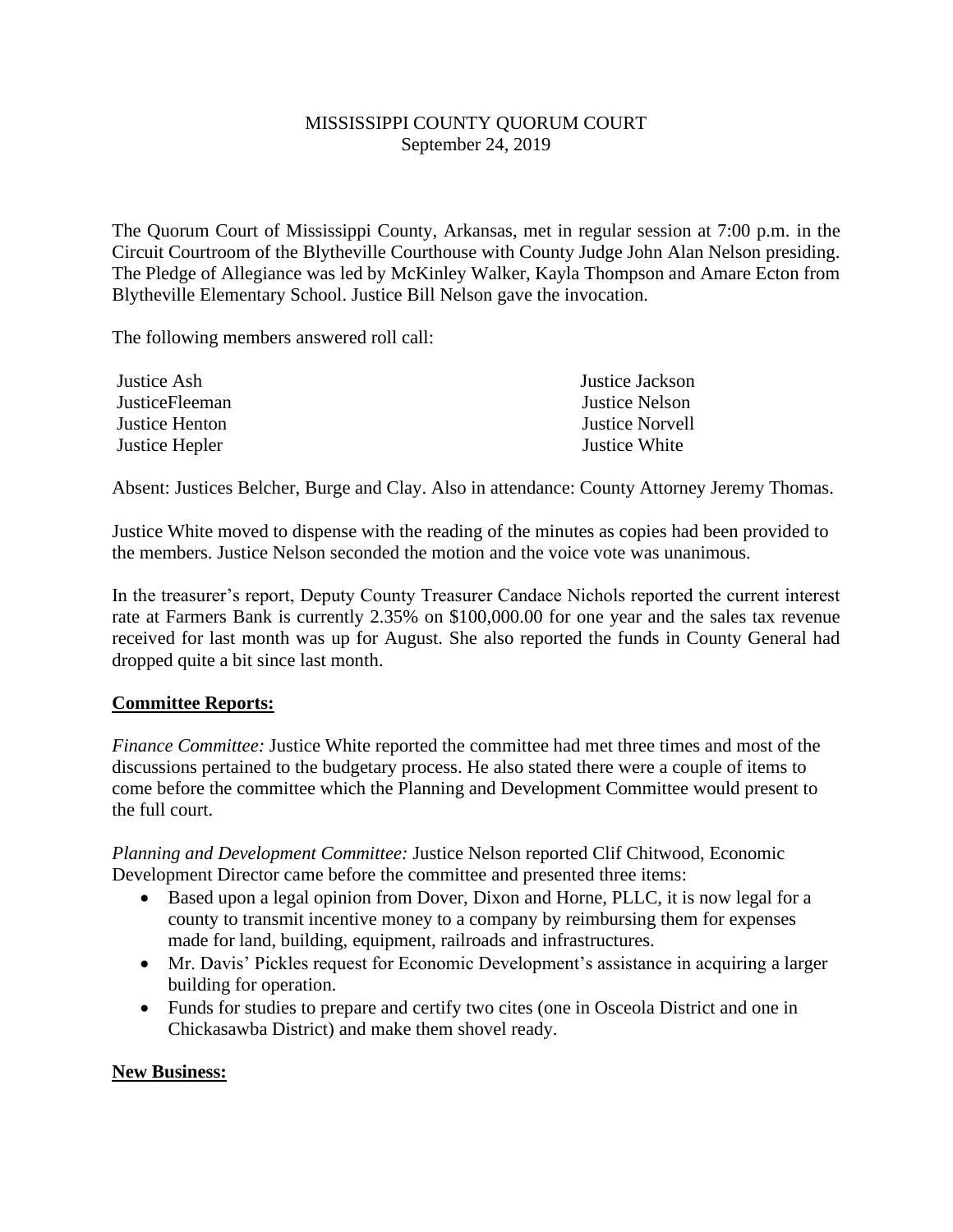The clerk read an ordinance titled: AN ORDINANCE TO AMEND PREVIOUS ORDINANCE O-2019-03 TO SHOW CORRECTED NAMES OF THE ESSENCE PRIVATE CLUB. Following the reading by the clerk, Justice Ash moved to suspend the rules and proceed to the second reading by title only and Justice Norvell seconded and the vote was:. Aye --- Ash, Fleeman, Henton, Hepler, Jackson, Nelson, Norvell and White; Nay --- None: Absent--- Belcher, Burge and Clay. Following the second reading by title only, Justice Ash moved to suspend the rules and proceed to the third reading by title only and Justice Hepler seconded and the vote was: Aye --- Ash, Fleeman, Henton, Hepler, Jackson, Nelson, Norvell and White; Nay --- None: Absent--- Belcher, Burge and Clay. Following the third reading by title only, Justice Ash moved to adopt, Justice Norvell seconded and the vote was: Aye --- Ash, Fleeman, Henton, Hepler, Jackson, Nelson, Norvell and White; Nay --- None: Absent--- Belcher, Burge and Clay. Ordinance O-2019-31 was adopted by the court.

The clerk read an ordinance titled: AN ORDINANCE AUTHORIZING MISSISSIPPI COUNTY TO DO BUSINESS WITH EAGLE LASER ENGRAVING LOCATED IN LEACHVILLE, ARKANSAS. Following the reading by the clerk, Justice White moved to adopt and Justice Fleeman seconded. After some discussion, Justice Norvell made a motion to table ordinance number O-2019-32, Justice Ash seconded and the vote was: Aye --- Ash, Fleeman, Henton, Hepler, Jackson, Nelson, Norvell and White; Nay --- None: Absent--- Belcher, Burge and Clay.

The clerk was asked to read an ordinance titled: AN ORDINANCE AUTHORIZING THE APPOINTMENT OF BOARD MEMBERS TO THE MISSISSIPPI COUNTY PUBLIC FACILITIES BOARD CURRENTLY VACANT TO BE EFFECTIVE IMMEDIATELY, AND FOR OTHER PURPOSES. Following the reading by the clerk, Justice Ash moved to suspend the rules and proceed to the second reading by title only and Justice White seconded and the vote was:. Aye --- Ash, Fleeman, Henton, Hepler, Jackson, Nelson, Norvell and White; Nay --- None: Absent--- Belcher, Burge and Clay. Following the second reading by title only, Justice White moved to suspend the rules and proceed to the third reading by title only and Justice Ash seconded and the vote was: Aye --- Ash, Fleeman, Henton, Hepler, Jackson, Nelson, Norvell and White; Nay --- None: Absent--- Belcher, Burge and Clay. Following the third reading by title only, Justice Ash moved to adopt, Justice White seconded and the vote was: Aye --- Ash, Fleeman, Henton, Hepler, Jackson, Nelson, Norvell and White; Nay --- None: Absent--- Belcher, Burge and Clay. Following the vote to adopt, Justice White made a motion to attach the Emergency Clause making this ordinance effective immediately, Justice Fleeman seconded and the vote was: : Aye --- Ash, Fleeman, Henton, Hepler, Jackson, Nelson, Norvell and White; Nay --- None: Absent--- Belcher, Burge and Clay. Ordinance O-2019-33 was adopted by the court.

The clerk was asked to read an appropriation ordinance titled: AN ORDINANCE AUTHORIZING/MODIFYING APPROPRIATIONS FOR THE OPERATION OF THE MISSISSIPPI COUNTY GOVERNMENT, INCLUDING AN APPROPRIATION FOR A NUCOR STEEL ARKANSAS INCENTIVE AWARD, AND FOR OTHER PURPOSES. Following the reading by the clerk, Justice Nelson moved to adopt, Justice White seconded and the vote was: Aye --- Ash, Fleeman, Henton, Hepler, Jackson, Nelson, Norvell and White; Nay -- - None: Absent--- Belcher, Burge and Clay. Ordinance O-2019-34 was adopted by the court.